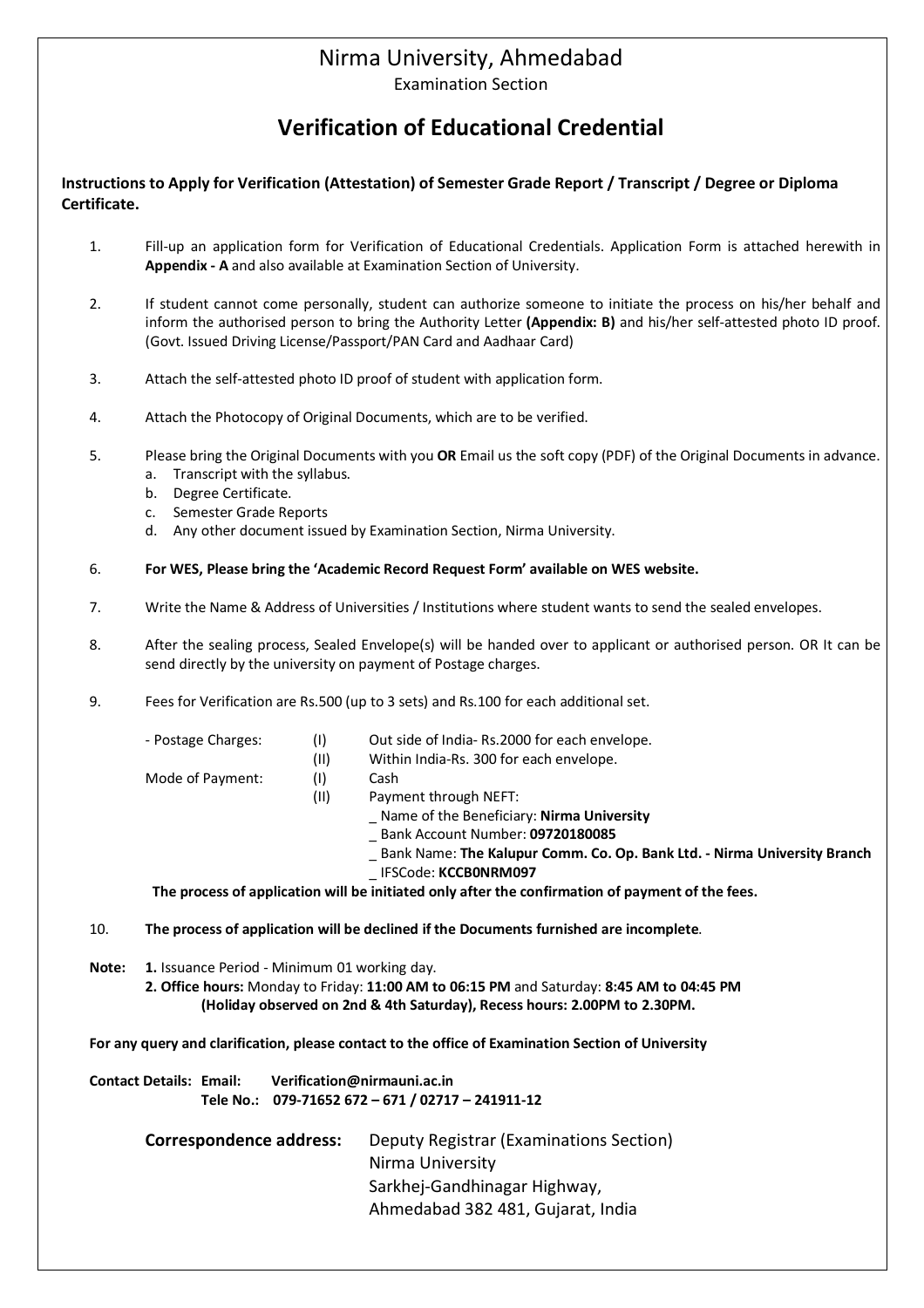| Nirma University, Ahmedabad |  |  |  |
|-----------------------------|--|--|--|
|-----------------------------|--|--|--|

(Examination Section)

|  | Edu. Veri. ID |  |
|--|---------------|--|
|--|---------------|--|

| Dy. Registrar (Examination),<br>Nirma University, Ahmedabad |                                                                                                                                                 | Verification@Nirmauni.ac.in<br>Contact: 079 71652 672       |
|-------------------------------------------------------------|-------------------------------------------------------------------------------------------------------------------------------------------------|-------------------------------------------------------------|
| Sir,<br>My details are given hereunder.                     | I hereby apply for Attestation / Verification / Authentication of my below mentioned documents.                                                 |                                                             |
| 1. Roll No: __________________                              |                                                                                                                                                 |                                                             |
| <b>Name of the Student:</b><br>2.                           |                                                                                                                                                 |                                                             |
| <b>Permanent Address:</b><br>3.                             |                                                                                                                                                 |                                                             |
| <b>Contact No:</b><br>4.                                    |                                                                                                                                                 |                                                             |
| E-mail ID:<br>5.                                            |                                                                                                                                                 |                                                             |
| 6.                                                          | Name of Degree/ Diploma ________________________________ Obtained (Month / Year): _________________                                             |                                                             |
| 7.                                                          | List of Documents for Attestation / Verification of SGRs / Transcripts / Degree Certificates etc.<br>(Please tick mark $\mathbf{\mathsf{\Psi}}$ | appropriately)                                              |
|                                                             | a. Transcripts with syllabus (Additional / Xerox Copy)                                                                                          | No. of Sets                                                 |
|                                                             | b. Degree Certificate (Xerox Copy)                                                                                                              | No. of Sets                                                 |
|                                                             | c. Semester Grade Reports(SGR)(Xerox Copy)                                                                                                      | No. of Sets                                                 |
| Other.                                                      | d. Provisional Passing Certificate (Xerox Copy)/                                                                                                | No. of Sets                                                 |
|                                                             |                                                                                                                                                 |                                                             |
|                                                             |                                                                                                                                                 |                                                             |
|                                                             |                                                                                                                                                 | (Sign. of the Applicant) Name & Sign. of Authorized Person) |
|                                                             |                                                                                                                                                 |                                                             |
| Place: ______________                                       | (For Office Use)                                                                                                                                |                                                             |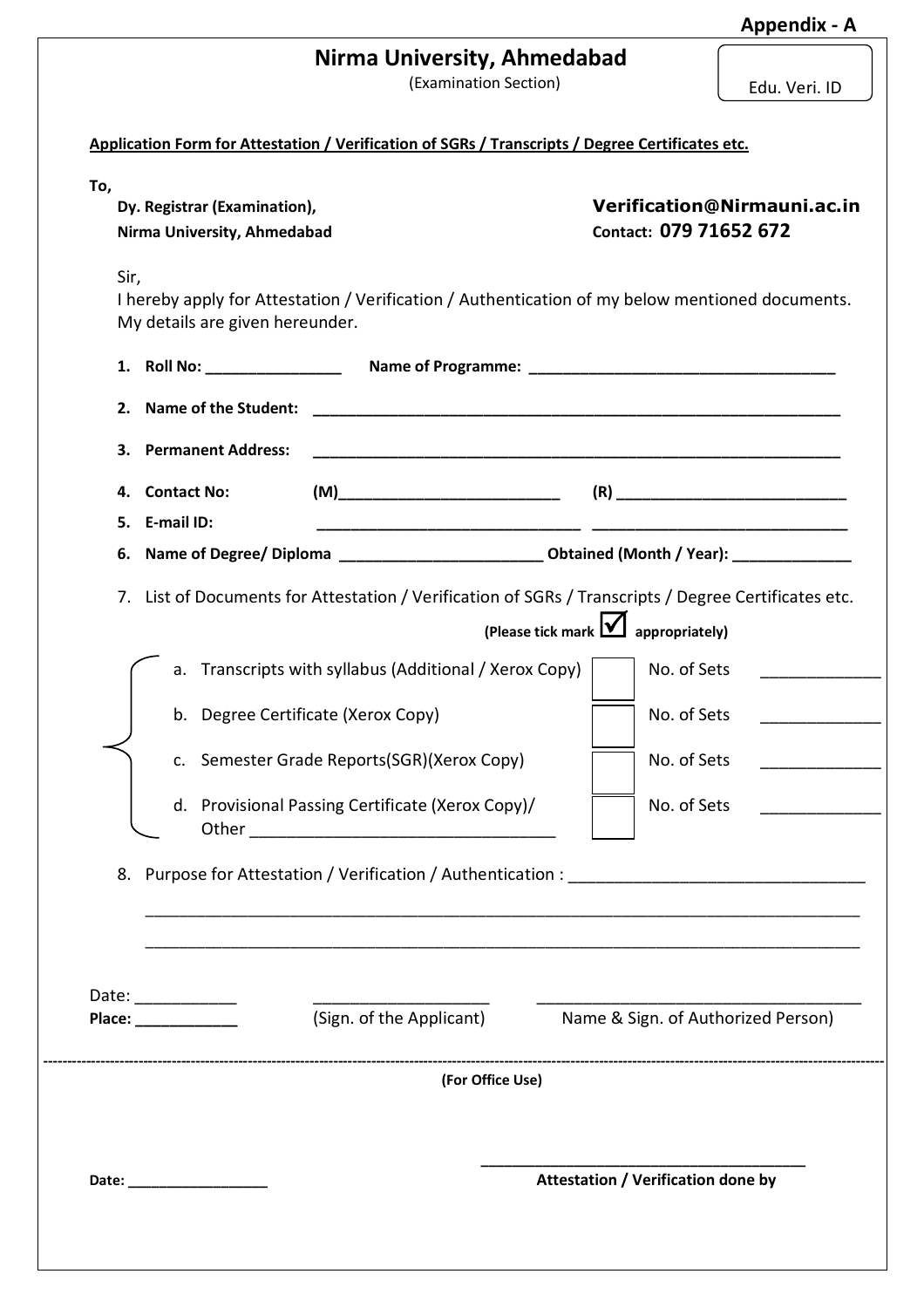|  | <b>Appendix - A</b> |
|--|---------------------|
|--|---------------------|

|                                                                               |                                                                          | Nirma University, Ahmedabad<br>(Examination section)                                                 |                |                                                       |
|-------------------------------------------------------------------------------|--------------------------------------------------------------------------|------------------------------------------------------------------------------------------------------|----------------|-------------------------------------------------------|
| Edu. Records Veri. ID                                                         |                                                                          |                                                                                                      |                | <b>Total Amount</b>                                   |
|                                                                               |                                                                          |                                                                                                      |                |                                                       |
|                                                                               |                                                                          |                                                                                                      |                |                                                       |
|                                                                               | Details of Addresses to dispatch sealed envelopes of verified documents: |                                                                                                      |                |                                                       |
| Address $-1$                                                                  | Outside India $\Box$<br>Within India                                     | Address-2                                                                                            |                | Outside India $\Box$<br>Within India $\Box$           |
|                                                                               |                                                                          |                                                                                                      |                |                                                       |
| Address $-3$                                                                  | Outside India [1]<br>Within India [ ]                                    | Address-4                                                                                            |                | Outside India [1]<br>Within India [ ]                 |
|                                                                               |                                                                          |                                                                                                      |                |                                                       |
| Date:                                                                         |                                                                          |                                                                                                      |                | (Name & Signature of the Applicant/Authorized Person) |
| To.<br>Account section.<br>Nirma University, Ahmedabad.<br>Pl. Accept fees of | Rs.                                                                      | (For Office Use)<br>towards Verification charges of Educational Records<br>+ Postage/Courier charges |                |                                                       |
|                                                                               |                                                                          |                                                                                                      |                |                                                       |
|                                                                               | Details of Charges under Verification of Educational Records:            |                                                                                                      |                |                                                       |
| <b>Educational Verification charges.</b>                                      | [up to 3 sets]<br>+ Charges for Additional Set - Rs. 100/-               | $\mathsf{x}$                                                                                         | Rs. 500/-<br>+ |                                                       |
| + Postage/Courier charges.                                                    | With India                                                               | Outside India-Rs. 2000/- x<br>$-$ Rs. 300/-                                                          | +              |                                                       |
|                                                                               |                                                                          | $\mathsf{x}$                                                                                         | +              |                                                       |
| <b>Online Payment Date:</b><br>Online Payment Ref. No.<br>Online Payment Rs.: |                                                                          |                                                                                                      |                |                                                       |